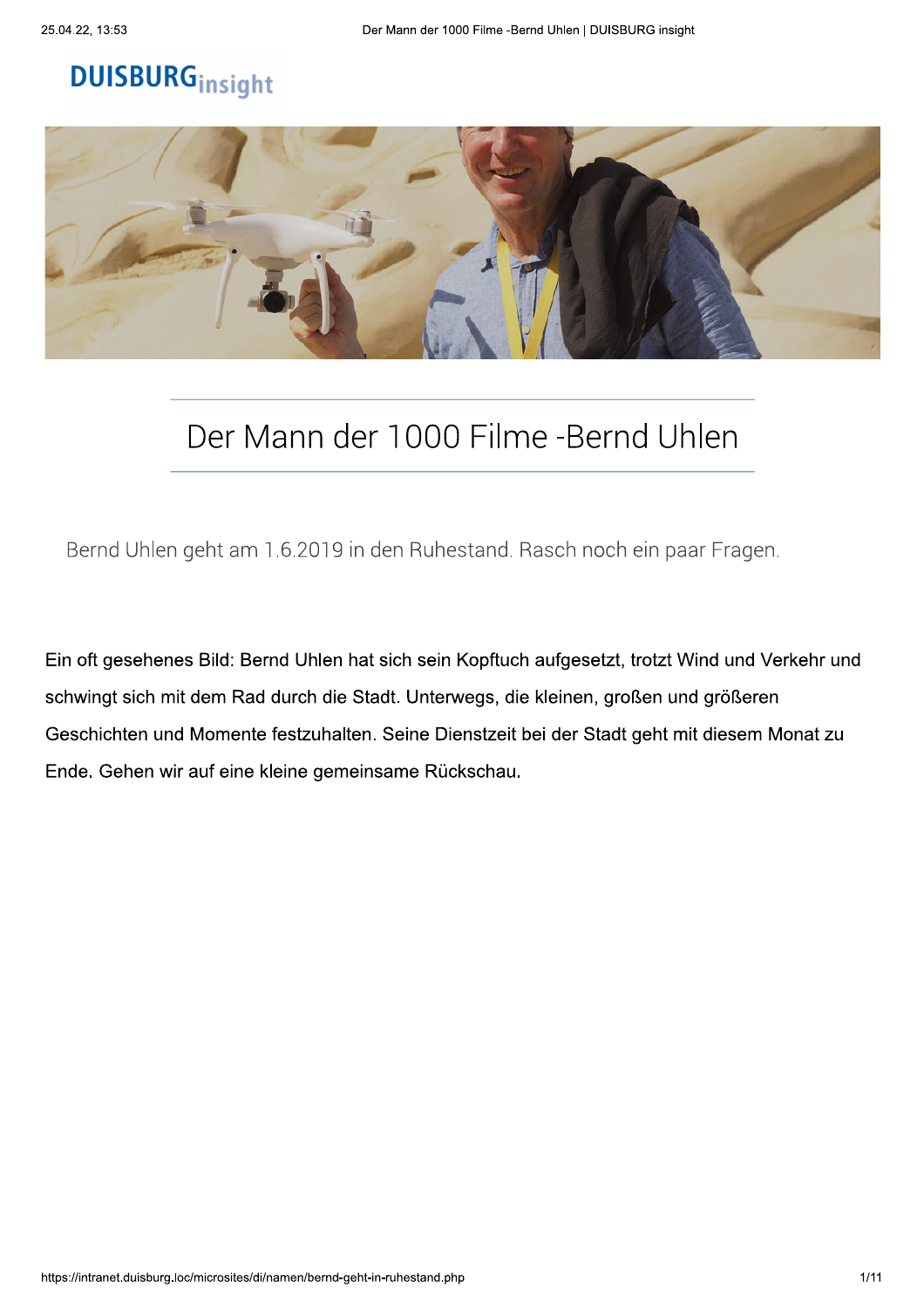

Norbert Ewald

#### Du hast vor 33,5 Jahren im Dez. 85 bei der Stadt angefangen. Aber nicht mit Filmen. Erinnerst du dich noch, wann du das erste Mal in städtischen Diensten eine Filmkamera in der Hand hattest?

Meine Begeisterung für die Videofilmerei steigerte sich enorm, als die so genannten Camcorder Ende der 80iger Jahre auf dem Markt kamen, also Kamera und Band in einem. Ich fand es faszinierend, das Aufgenommene sofort abspielen und sehen zu können. Als meine Nichte bei den 1. Duisburger Tanztage 1988 in der Clauberghalle auftrat, nahm ich u.a. sie seitlich am Bühnenrand stehend mit meiner 1. Cam auf. Dieses Band habe ich noch. Beim Kulturamt, dem ich bis zur Jahrtausendwende angehörte, hatten wir einen VHS-Camcorder, den ich häufiger benutzte. So bei den Europäischen Jugendtanzfestivals (1990 - 1996), bei denen ich übrigens Royston Maldoom kennenlernte, der am 24.11.19 den Duisburger Musikpreis der Köhler-Osbahr-Stiftung erhält. Bei diversen kulturellen Veranstaltungen schaltete ich in der Folgezeit ab und an die Kamera ein. Das

war aber nur sporadisch, wenn es sich ergab.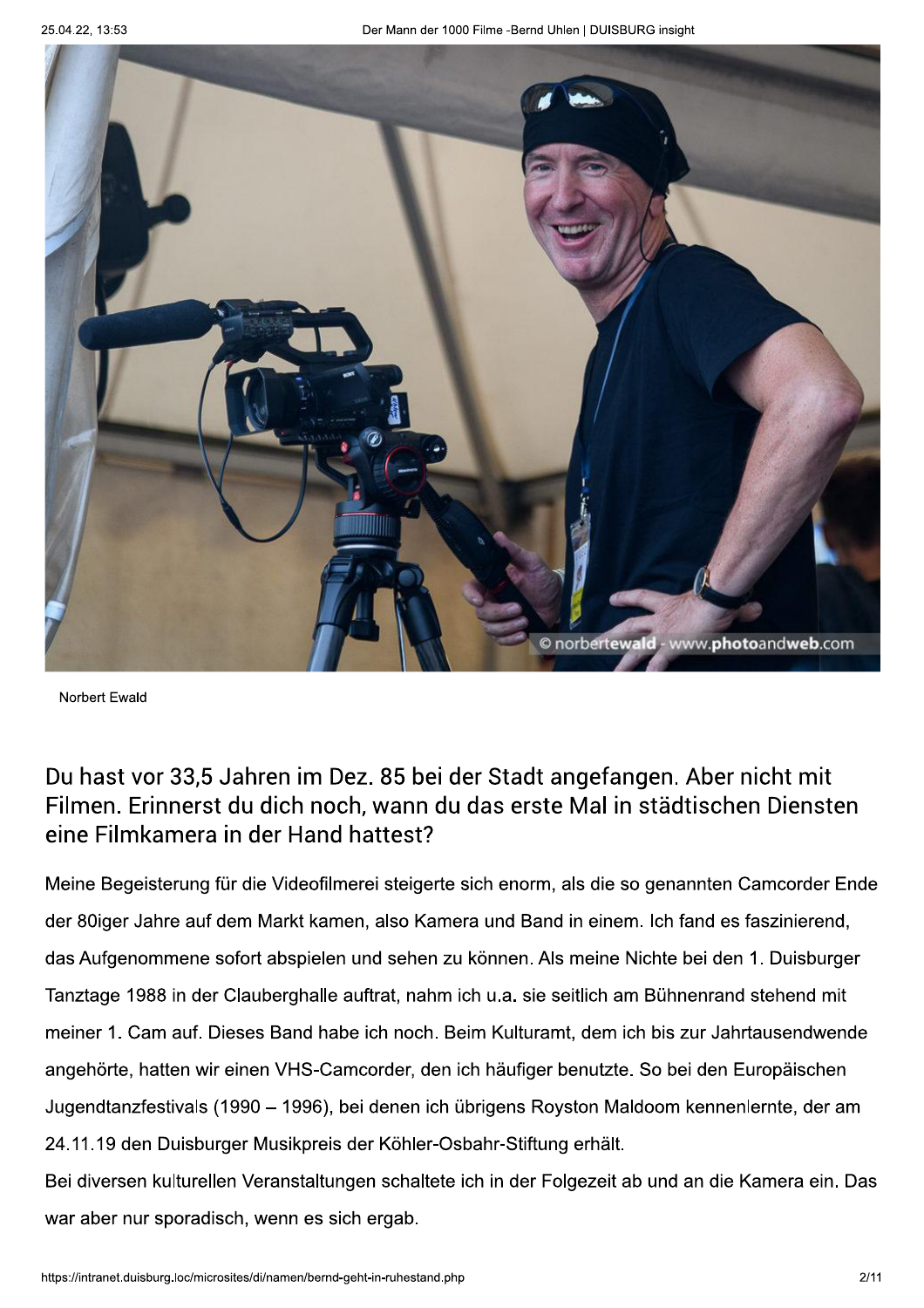#### Wann wurde es mit der Filmerei ernst?

Es begann an einem Sonntag im August 2003 mit einem Preevent-Spektakel der Worldgames (WG) auf der Dreieckswiese, wo diverse Tauziehmannschaften die Wiese durchpflügten. Eigentlich wollte ich eine Runde um die Regattabahn laufen und kam somit zufällig an diesem "witzigen" Sportereignis vorbei. Radelte rasch zurück nach Hause, holte die Kamera und filmte. Eine Zusammenfassung gab ich dem damaligen stellv. WG-Geschäftsführer Peter Orzol.



Tauziehen bei den World Games

Der war von den spontanen Filmeindrücken so angetan, dass er mich bat, noch weitere Preevents der WG aufzunehmen. Das war ein "smarter' Start in die Filmerei, aber ein erster "Durchbruch' ergab sich nach Ostern 2005 wenige Monate vor den Worldgames, als der Geschäftsführer, der damalige Kämmerer Dr. Peter Langner, in Berlin beim Bundestagssportausschuss vorstellig wurde und u.a. mit einem Film für die WG um finanzielle Unterstützung warb. Kaum zurück aus Berlin ließ er denjenigen in sein Büro kommen, der den Film angefertigt hatte.

Er bedankte sich bei mir und beauftragte mich, im Laufe der nächsten Monate ausschließlich das Ganze Drumherum der WG festzuhalten. Das kam einem Ritterschlag gleich. Ich wurde von allen sonstigen Arbeiten freigestellt. Neben der aufwändigen Dokumentation war ich bei den nahezu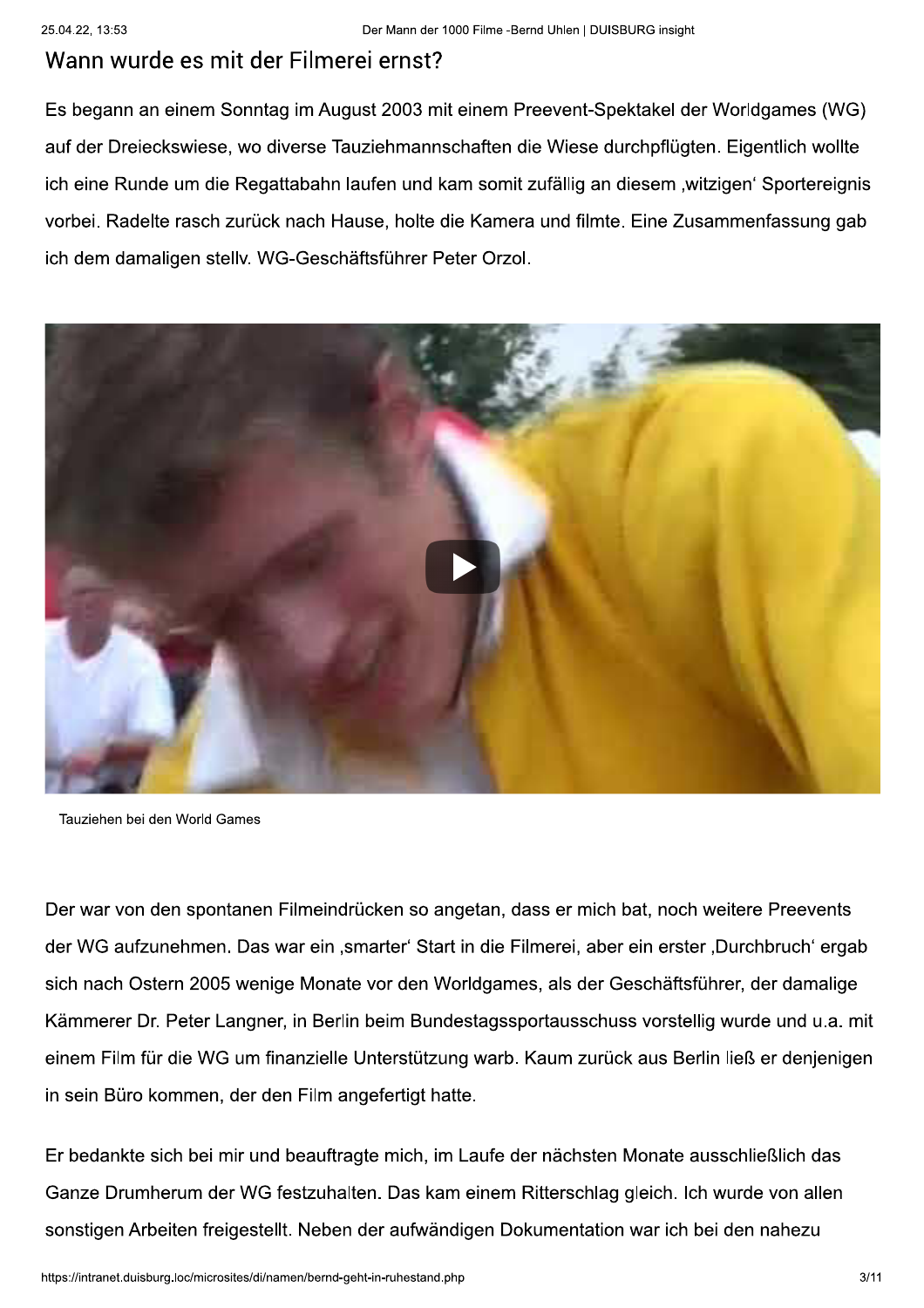täglichen Preevents dabei und fertigte mit Begeisterung im 7/24 Takt über 40 Filme an. Ich hatte Blut geleckt und spürte, Video ist mein Ding.

Aber erst die Kanu WM 2007 war der zweite wichtige Durchbruch. Denn nachdem ich diese WM in meinem mittlerweile eingerichteten Homestudio für DuisburgSport dokumentiert hatte, hielt ich mich nur noch sporadisch im Festivalbüro auf, weil immer mehr Anfragen von diversen Kollegen\*innen aus verschiedenen Ämtern und Gesellschaften kamen, dies und jenes filmisch festzuhalten. 2008 gab ich in Abstimmung mit den Entscheidungsträgern der DMG meinen Festivalbüroarbeitsplatz auf und bin wohl bis heute der erste und bislang immer noch einzige Stadtangestellter, der 11 Jahre lang 100%ige Homearbeit machen durfte. Für mich wie auch für die Stadt eine Win-win-Situation. Wir kamen beide damit sehr gut zurecht :-)

#### Was war für dich der schönste Film?

Die Making of's zu den Großveranstaltungen Kanu-WM 2007, 2013 und halt die Worldgames-Doku. Kurzform (nur in SD-Qualität): https://youtu.be/epnvlkmwlKg



World Games 2005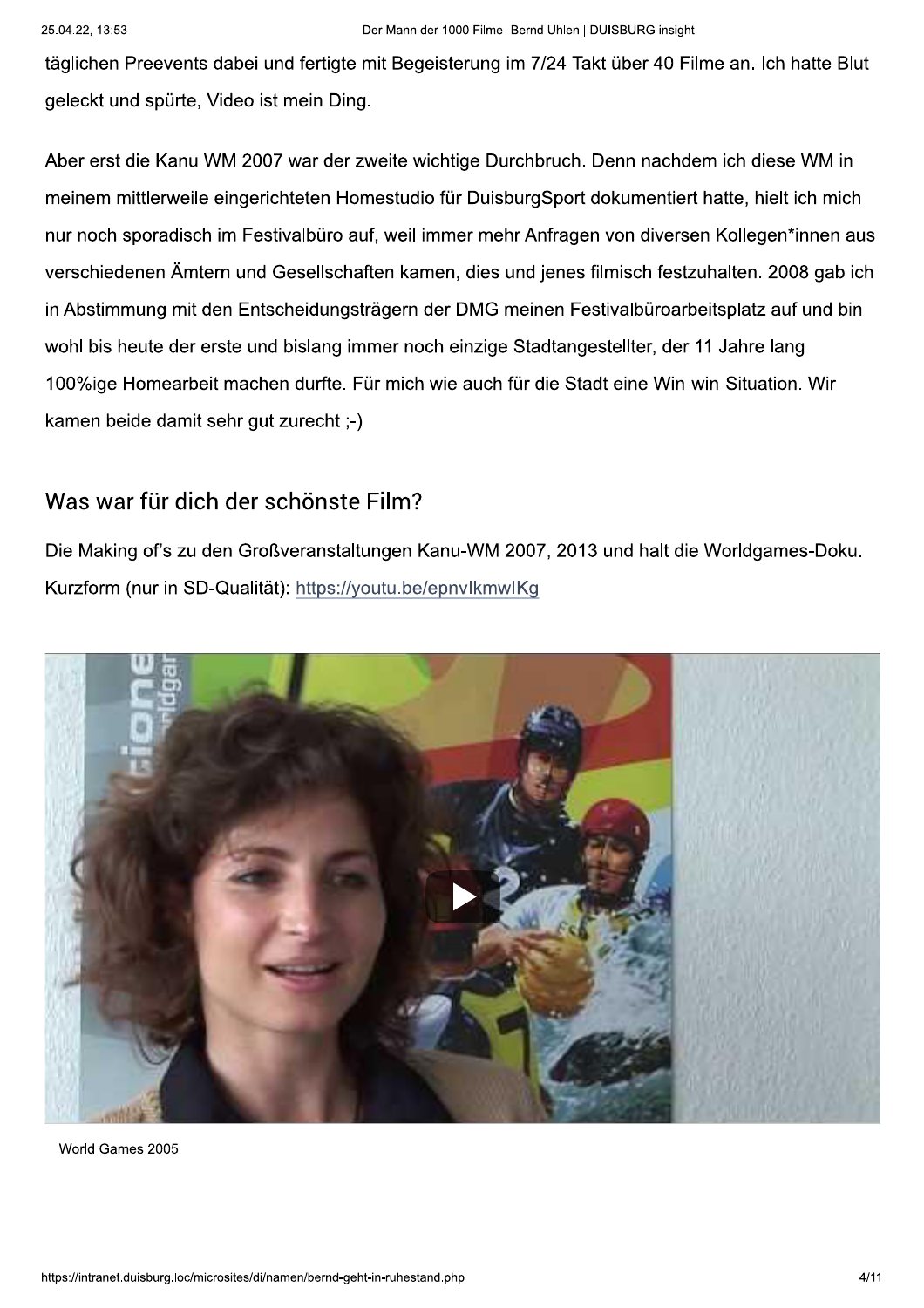Aus neuerer Zeit, das Making of der Royston Maldoom Arbeit 2016 "Tanzen für ein besseres Leben" mit teils in Duisburg lebenden Flüchtlingen zusammen mit den Duisburger Philharmonikern. Hier der Trailer:



Tanzen für ein besseres Leben

#### Was war die schwierigste Filmaufgabe?

Der Wahlschulungsfilm 2014. Am 25. Mai 14 wurden neben der Europawahl die Kommunal- und die Integrationsratswahl durchgeführt. Ich fand das Ablauf-Procedere so kompliziert, dass ich daran verzweifelte, dies griffig in Bildern umzusetzen.

Heute würde ich solch ein Thema mit einem so genannten (Trickfilm-)Erklärfilm lösen.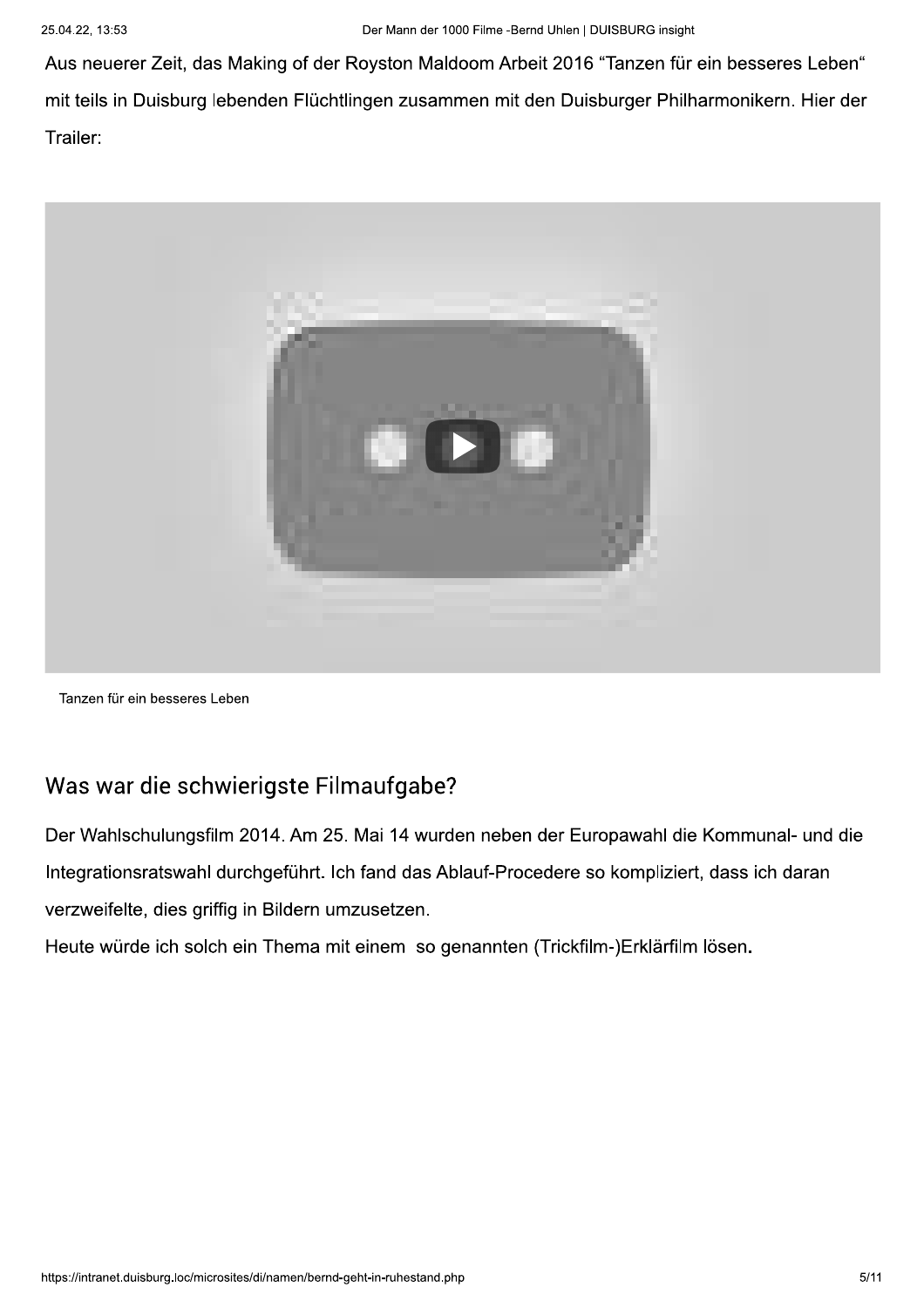

Der Wahlvorsteher verpflichtet die Beisitzer zur unparteilschen Wahrnehmung ihres Amtes und zur Verschwiegenheil

Wahlschulungsfilm

#### Gibt es einen Film, wo du bedauert hast, dass er wenig Beachtung fand?

Da gibt es zwei von den nahezu 1000 Clips, die ich während meiner städt. Tätigkeit angefertigt habe.

Der Vortrag von Sir Norman Foster 2007 im Ratssaal. Neben dem Bebildern seiner  $a)$ Ausführungen zur Duisburger Stadtentwicklung hatte ich mir noch die Mühe gemacht deutsche Untertitel einzublenden, was mir mit meinem mäßigen Schulenglisch schwer fiel.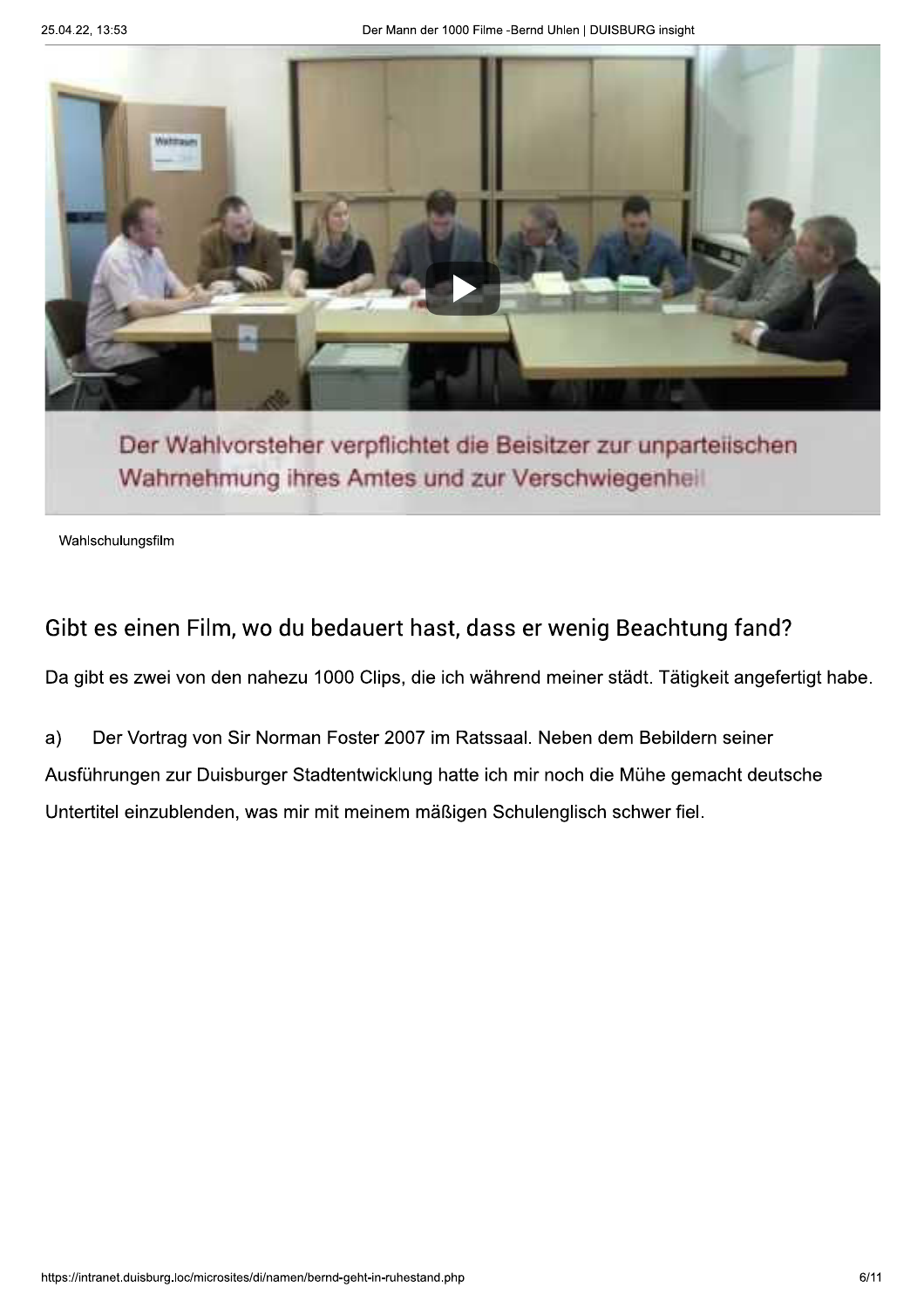

im traditionellen Sinn immer noch ein wichtiges Profit-Center darstellt.

Vortrag von Sir Norman Foster 2007 im Ratssaal

b) Ebenfalls 2007. Zur Eröffnung der neuen Mercatorhalle sollte im Großen Saal einige Minuten vor der offiziellen Eröffnung quasi als Einstimmungsgprolog für die hereinkommenden bzw. schon Platz genommenen Besucher aus Hunderten von Fotos eine dokumentarische Zusammenfassung vom Abriss der alten Mercatorhalle bis zum Neubau gezeigt werden. Diese Aufgabe war schon deshalb mühevoll, weil mein damaliger Video-PC mit solch einer Vielzahl von Standbildern kaum gewachsen war. Dieser Fotofilm wurde wg. einer rein technischen Hürde nie gezeigt, weil die bereits für den Abendauftritt von Howard Carpendale aufgebauten Beleuchtungsriggs mit den angehängten Scheinwerfern dem Hochleistungsbeamer-Lichtkegel im Wege standen.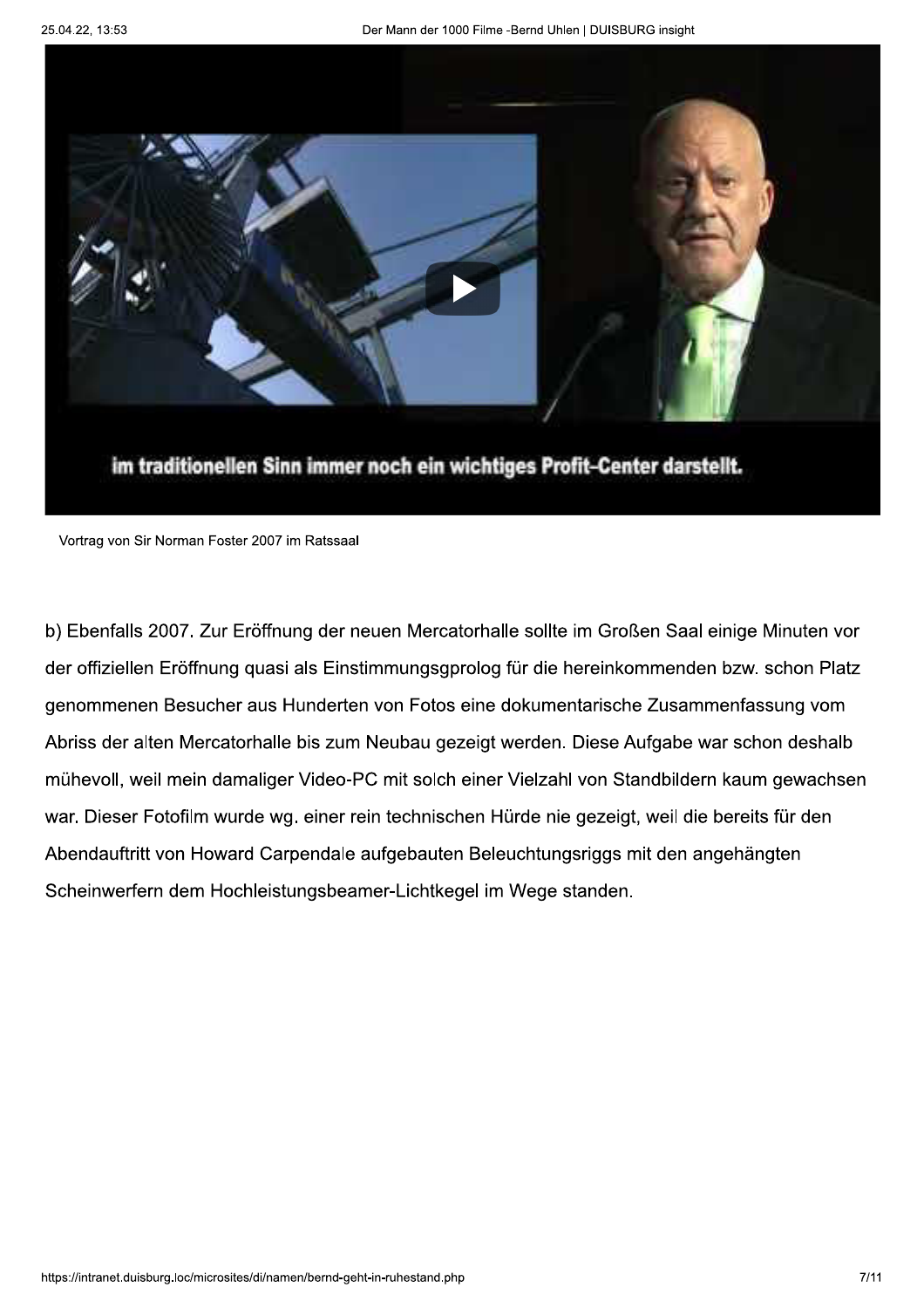

Eröffnung der neuen Mercatorhalle

#### Wie geht's weiter? Welche Wünsche außer Urlaub machen erfüllst du dir ab dem 1. Juni?

Nö, ich bin kein Urlauber. Mich an einen anderen Ort verpflanzen und dann nichts tun, ist mir zu stressig. Kleine Einschränkung. Tatsächlich habe ich Anfang Mai meinen bereits seit Jahren abgelaufenen Pass neu beantragt. Es war reiner Zufall, als ich vergangene Ostern den künstlerischen Direktor Holger Ehlers der Pferdeshow Apassionata kennenlernte, wir ins Gespräch kamen und er mich für das Anfertigen eines Making of zu seiner nächsten Premiere am 5.7.19 einlud. Der Flieger nach Jeddah, Saudi Arabien, geht aber bereits am 27.6. Dieser spannende "Arbeitsurlaub" kann somit an dem nicht rechtzeitig erhaltenen Visum scheitern.

Größter Wunsch ist weiterhin gesund zu bleiben. So gesund wie während meines gesamten städtischen Arbeitzeit. Wenn ich mal den kurztägigen Krankenschein 1991 schlabbere, weist meine Personalakte keinen einzigen Fehltag auf. Nicht mal einen Blau-Tag. Die Arbeit bei der Stadt hat mir ausnahmslos Spaß gemacht. Hoffentlich bleibt das so in meinem 3. Lebensabschnitt.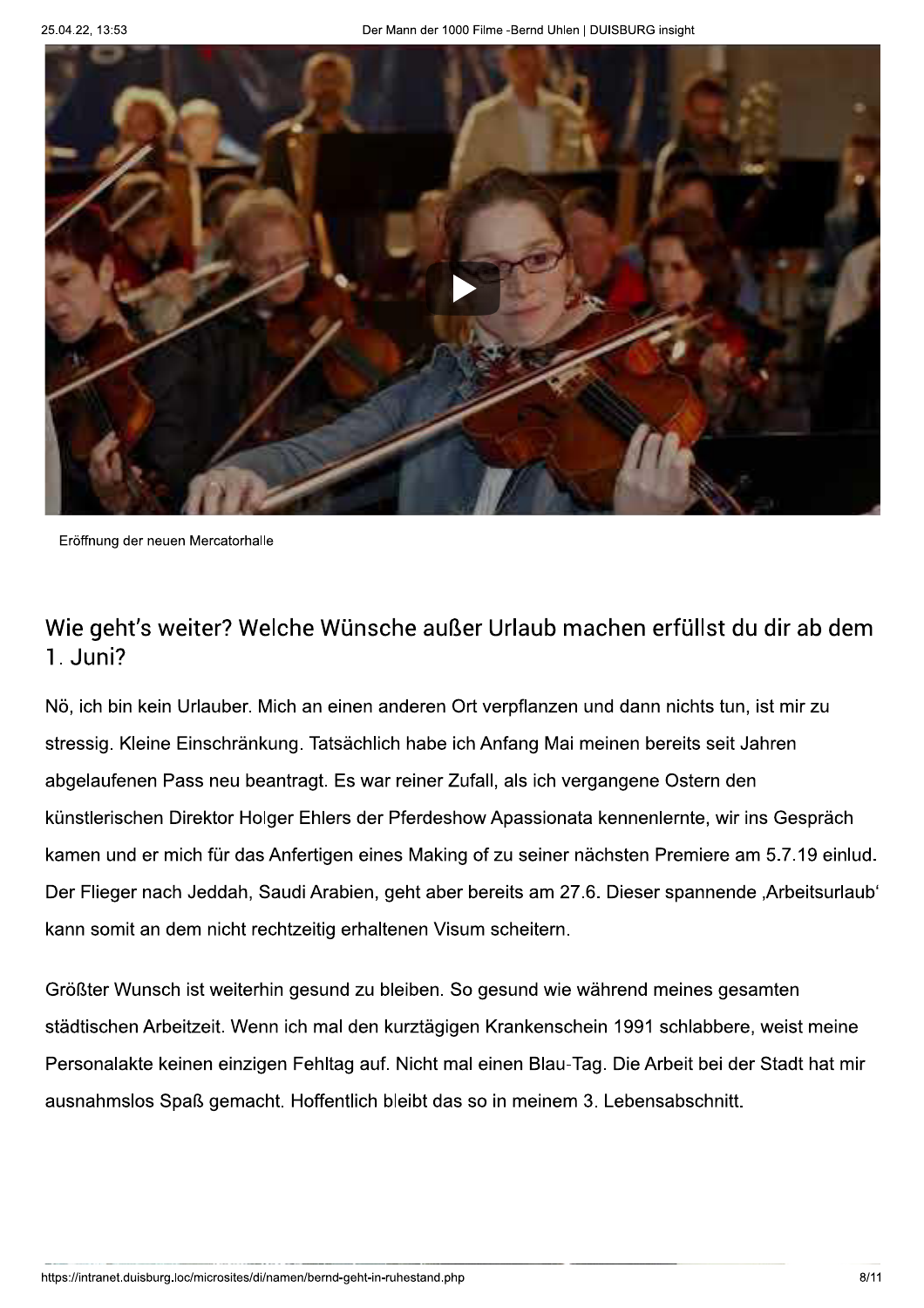

Immer mit Freude bei der Sache

#### Unruheständler

Wer Bernd kennt, weiß, dass er seine Zeit nun nicht auf der Couch sitzend verbringen wird.

Er wird das Duisburger Geschehen weiterhin verfolgen und vor allem sein Videoequipment nunmehr hobbymäßig einsetzen.

Wenn der Bedarf besteht, auf ihn und seine Cam, den Kopter oder die 360 Grad-Kamera zurückgreifen zu wollen, schreibe einfach eine Mail an bernduhlen@gmail.com.

Wir sagen Danke Bernd und wünschen weiterhin alles Gute! Wir sehen uns oder von dir! :-)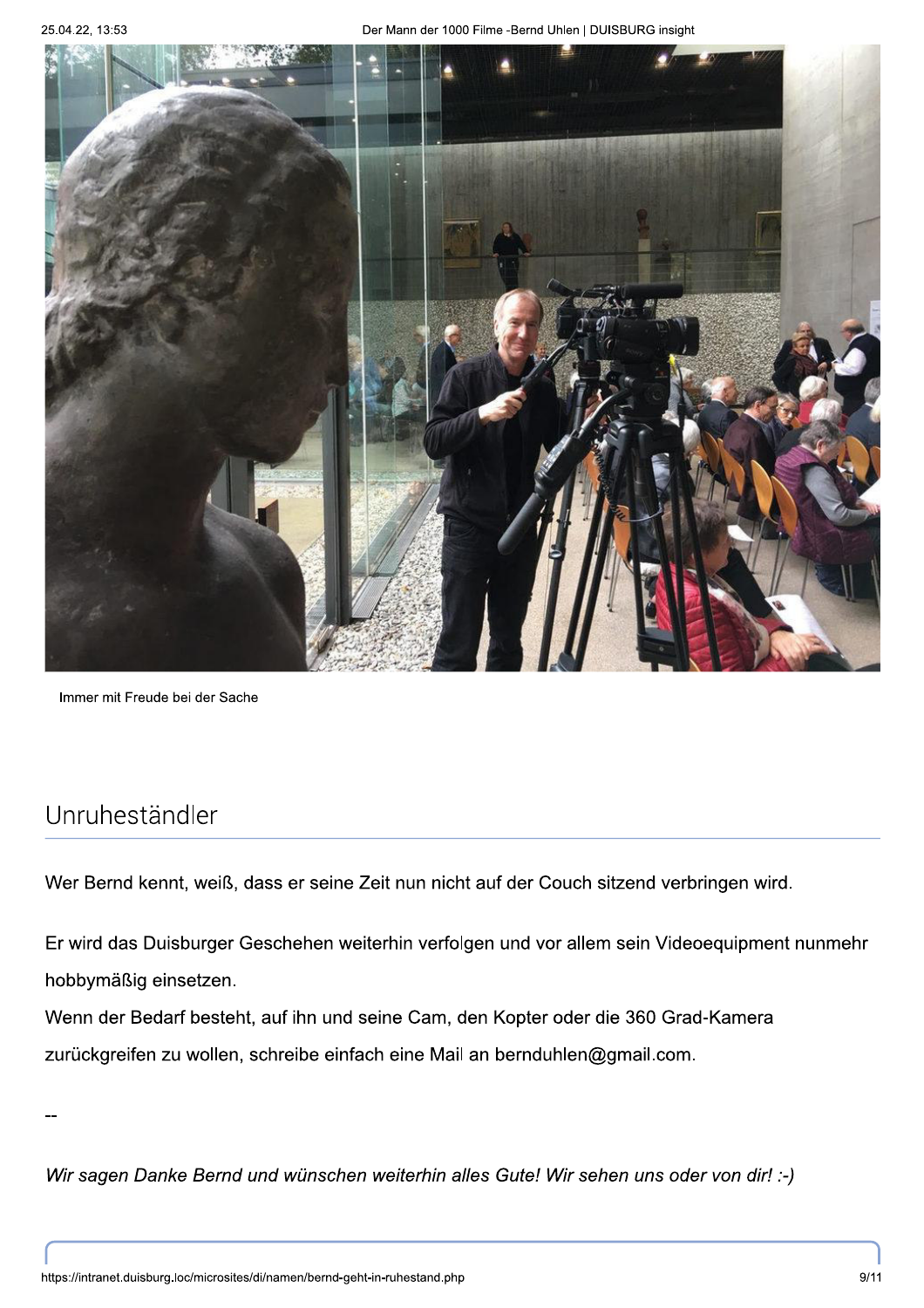Youtube-Kanal der Stadt Duisburg

Sie befinden sich hier: DUISBURG insight \Namen \Der Mann der 1000 Filme -Bernd Uhlen